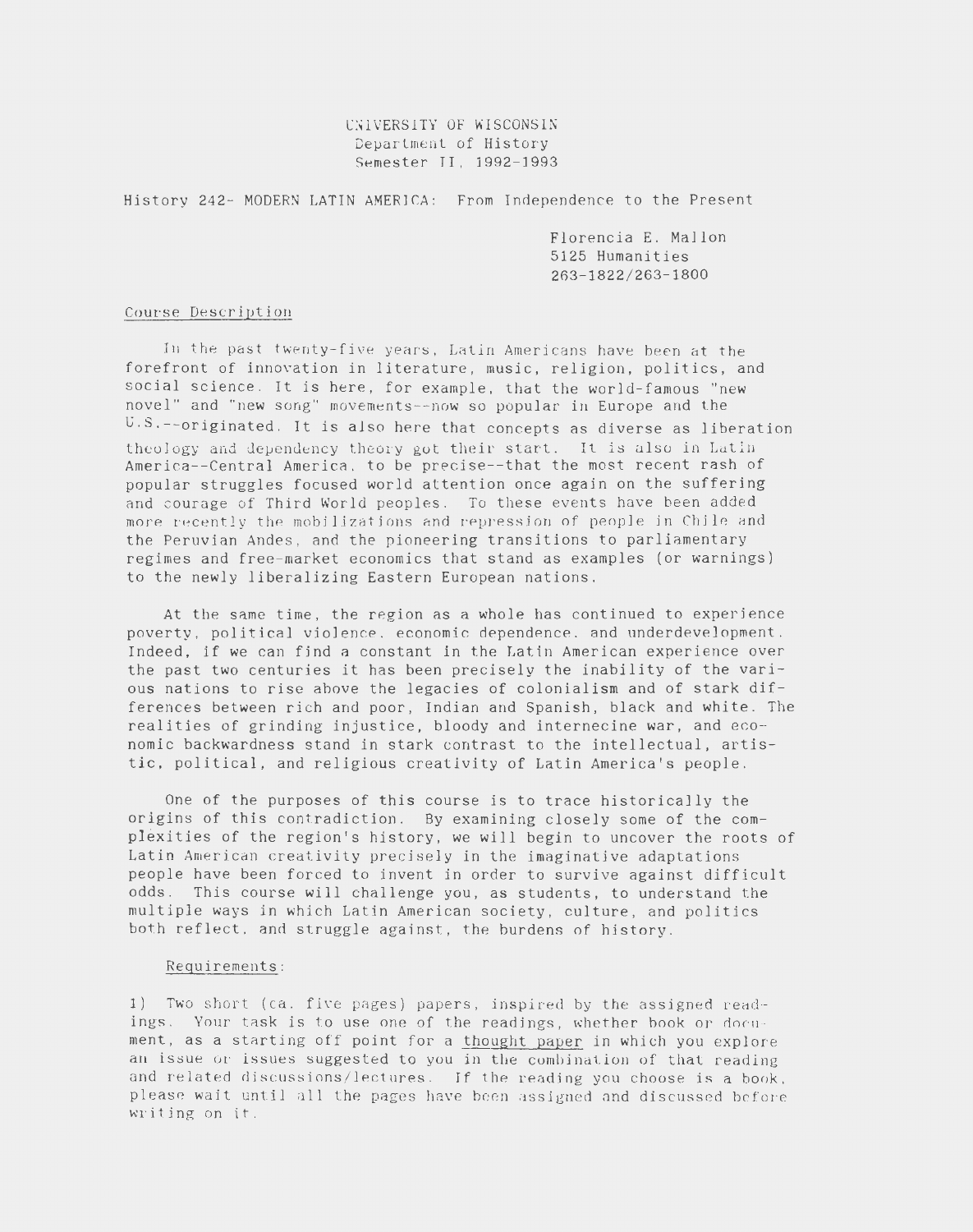2) Exams: (a) An in-class midterm, consisting of one essay question selected from a list of three review questions handed out ahead of time; and (b) A final exam, consjsting of one comprehensive essay question, one essay on the second half of the course, and an I.D. section also based on the second half of the course.

3) Honors/Extra Credit Option: A semester project, consisting of an 8 to 10-page *life* history. You detail the experiences of a specific individual, in a specific country, over a period of forty years. The criteria for defining the individual will be established in consultation with the T.A. and/or the professor. In addition to the life history itself, you will also present a 1-page proposal for the project, due the fifth week of class, and an abstract of 1-2 pages, to be handed in with the life history. In the abstract, you should explain what you are trying to accomplish in your life history, and honestly assess how well you think you meet your goals. The details of the project, how to carry it out and what it entails, can be discussed with the T.A. or professor periodically throughout the semester. As an extra credit or honors option, the project is undertaken in lieu of one of the short papers.

4) Grading: Short papers: 30% (15% each); midterm: 20%; final exam: 30%; discussion: 20%; honors/extra credit option: to be discussed with professor and T.A.

List of Assigned Readings (ALL BOOKS IN UNIVERSITY BOOKSTORE AND ON RESERVE IN HELEN C. WHITE):

Argueta, Manlio, One Dav of Life (New York: Random House, 1983).

- Bush, Barbara Slave Women in Caribbean Society (Bloomington: Indiana University Press, 1990).
- Diacon, Todd, Millenarian Vision, Capitalist Reality: Brazil's Contestado Rebellion, 1912-1916 (Durham, NC: Duke University Press, 1991).
- Gould, Jeffrey, To Lead as Equals: Rural Protest and Political Consciousness in Chinandega, Nicaragua, 1912-1979 (Chapel Hill: University of North Carolina Press, 1990).
- Mallon, Florencia E., The Defense of Community in Peru's Central Highlands: Peasant Struggle and Capitalist Transition, 1860-1940 (Princeton. N.J.: Princeton University Press, 1983).

Recommended: Benjamin Keen , A History of Latin America, Volume II: Independence to the Present, Fourth Edition (New York: Houghton Mifflin, 1992).

SCHEDULE OF LECTURES, READINGS , DISCUSSIONS, AND WRITTEN ASSIGNMENTS

UNIT I- THE NINETEENTH CENTURY Part I: Mexico and the Andes

Week 1- From Colonies to Nation-States?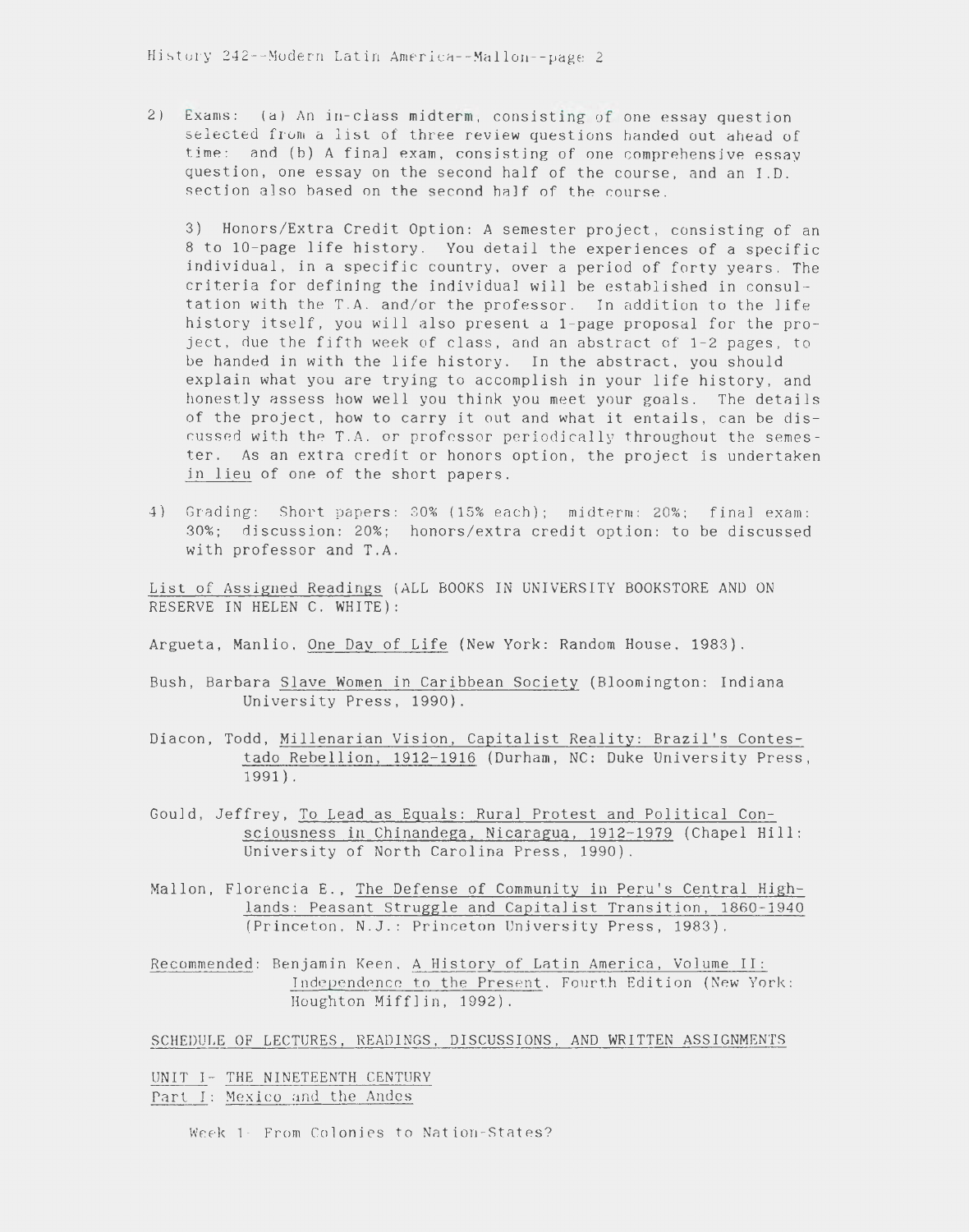1/20 - Introduction 1/22- The Process of Independence in Mexico and the Andes Reading: Mallon, pp. 12-122. Week 2- Indians, Peasants, and the Nation 1/ 25- The Frustrating Search for Stability: Mexico 1/ 27 - Capitalism, Neocolonialism , and Regional Conflict in Peru and Bolivia 1/ 29- The Birth of An Authoritarian State: Mexico Reading: Mallon, 123-243.

Part II: Central America and the Caribbean

Week 3- Between the Masses and the World Economy 2/ 1- The Historical Construction of the Circum- Caribbean Region 2/3– Neocolonialism vs. Autarky: The Haitian Revolution 2/ 5- Cuba: A "Model " Colony Develops Capitalism Reading: Bush. xi-82. \*\*\*FIRST FILM ON WEDNESDAY, FEBRUARY 3- 7:00 P.M. IN EDUCATIONAL SCIENCES, 1025 W. JOHNSON, ROOM 204\*\*\* The Mission: U.S.A. 1986. English. 126 min. Color. Directed by Roland Joffe, starring Robert DeNiro and Jeremy Irons. Historical drama about a soldier and a priest who together try to protect indigenous peoples in Paraguay from competing Portuguese and Spanish colonialisms. Week 4- Whose Independence? 2/ 8- Liberalism and Indigenous Resistance in Guatemala 2/ 10- Cuba: A Late Attempt at Independence 2/ 12- The United States and Neocolonialism Reading: Bush, 83-167 Part III: The Southern Cone Week 5- Between the Caribbean and the Southern Cone: Brazil

2/ 15- A "Peaceful" Transition to Independence? 2/ 17- The Development of Capitalism 2/ 19- From Empire to Republic Reading: Diacon, entire.

Week 6 - Nineteenth-Century Politics and the Nation-State 2/ 22- The Struggle over Democracy: Chile 2/ 24- A Country "Born Liberal"? Argentina 2/ 26- The Afro-Argentines of Buenos Aires NO NEW READING; REVIEW FOR MIDTERM IN DISCUSSION

UNIT II- THE FRUITION OF CAPITALISM, 1920-1960

Week 7- The Emerging Balance of Power 3/ 1- MIDTERM AND MAP QUIZ IN CLASS  $3/3$ - Cities, Workers, and Feminists, 1890-1920 3/ 5 The Mexic an Revolution, 1910 - 1920 \*\*\*SPRING BREAK, MARCH 6-14; NO DISCUSSION SECTIONS  $3/1-3/5$ \*\*\*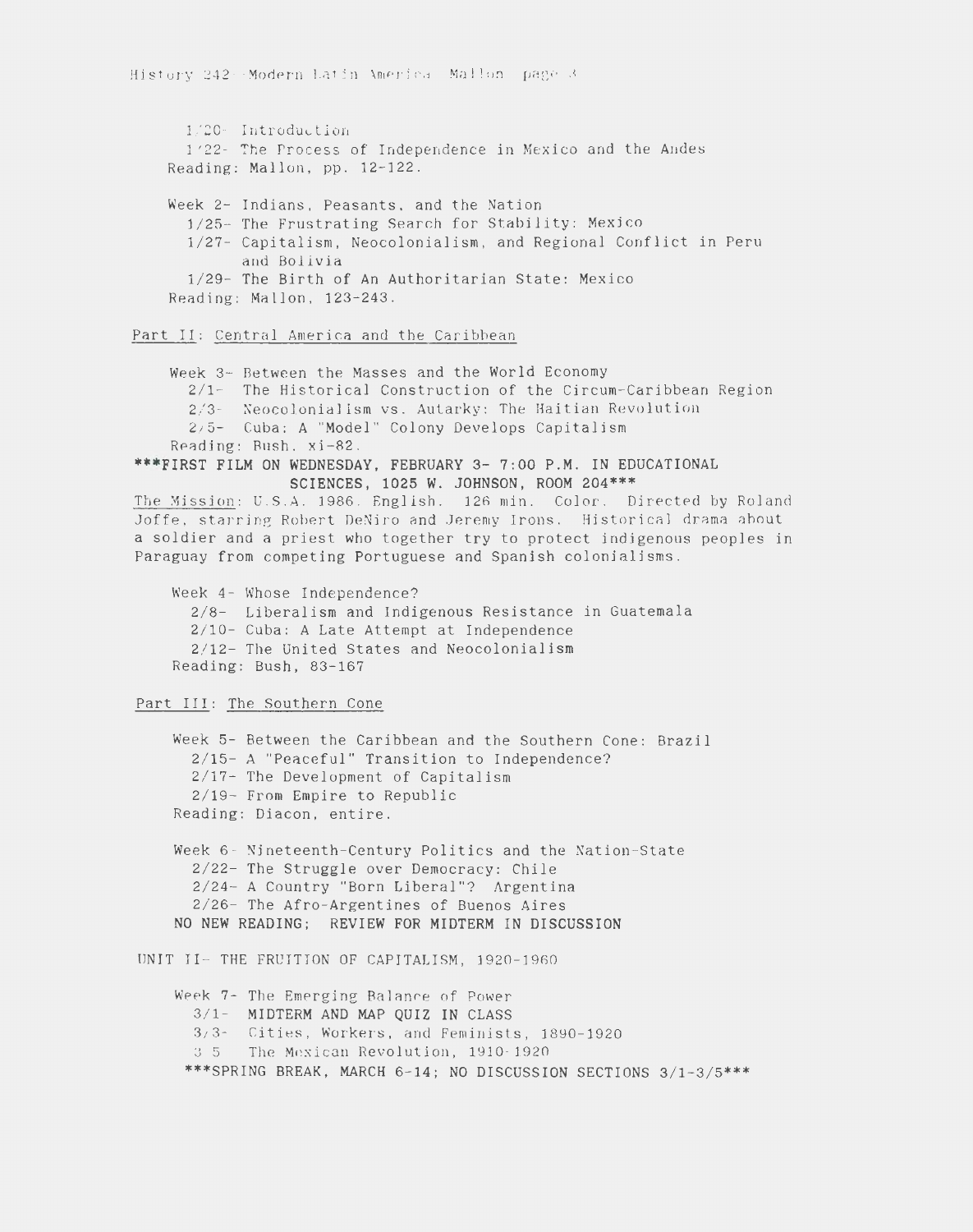Week 8- Crisis: The Great Depression 3/15- Violent Responses: Cuba and El Salvador 3/17- Authoritarianism vs. Popular Front: Argentina, Brazil, and  $Chile$ 3/19- A Populist Alternative: Cárdenas in Mexico Reading: Gould, pp. 1-82. Week 9- The Development of Capitalism in Agriculture \*\*\*FIRST PAPER (ON BUSH OR DIACON) DUE MONDAY, 22 MARCH, AT 5:00 P.M.\*\*\* 3/22 The Great Estate: Chile in Comparative Perspective 3/24- The Capitalist Plantation: Peru and Brazil 3/26- The Peasant Response: Politics and Consciousness in Brazil and Colombia Reading: Gould, pp. 83-204. \*\*\*SECOND FILM ON WEDNESDAY, MARCH 24- 7:00 P.M., 204 EDUCATIONAL SCIENCES\*\*\* Don Segundo Sombra: Argentina. 1969. Spanish with English subtitles. 110 min. Color. Directed by Manuel Antín, with Juan Carballido, Juan Carlos Gene, Soledad Silveyra, Alejandra Boero. From a novel by Ricardo Güiraldes. Don Segundo Sombra, an old gaucho, is the mentor for Fabio Cáceres who learns the moral and human values of the gaucho as he grows to adulthood. Week 10- The Development of Capitalism in Industry 3/29- Industry and "National" Capital 3/31- The Role of Foreign Capital 4/2 - The Rise of the Working Class in Chile and Brazil Reading: Mallon, pp. 247-348. Week 11- New Pressures and the Search for New Answers: Populism 4/5- Peronist Argentina 4/7- Populism and Intervention in Guatemala \*\*\*THIRD FILM ON WEDNESDAY, APRIL 7- 7:00 P.M., 204 EDUCATIONAL SCIENCES\*\*\* Hasta Cierto Punto (Up to a Certain Point): Cuba. 1983. Spanish with English subtitles. 75 min. Color. Written and directed by Tomás Gutiérrez Alea, with Oscar Alvarez, Mirta Ibarra, Omar Valdés, and Coralia Veloz. A filmaker makes a film to "help men understand their machismo," and to explore why, despite accepting the Revolution, men's attitudes towards women and equallity have not changed--why they accept a new social order only "up to a certain point." \*\*\*EASTER BREAK, APRIL 9-11; NO DISCUSSION SECTIONS\*\*\* UNIT III- REVOLUTION, AUTHORITARIANISM AND REDEMOCRATIZATION, 1959-1992 Week 12- The Revolutionary Option: Cuba and Nicaragua  $4/12$ - Cuba, 1959-85 4/14 - Cuba: The Present Crisis in Historical Perspective 4/16- The Sandinista Revolution Reading: Gould, pp. 205-305.

Week 13- Utopian Dreams, Authoritarian Nightmares 4 19- The Origins of Authoritarianism: The Chilean Case